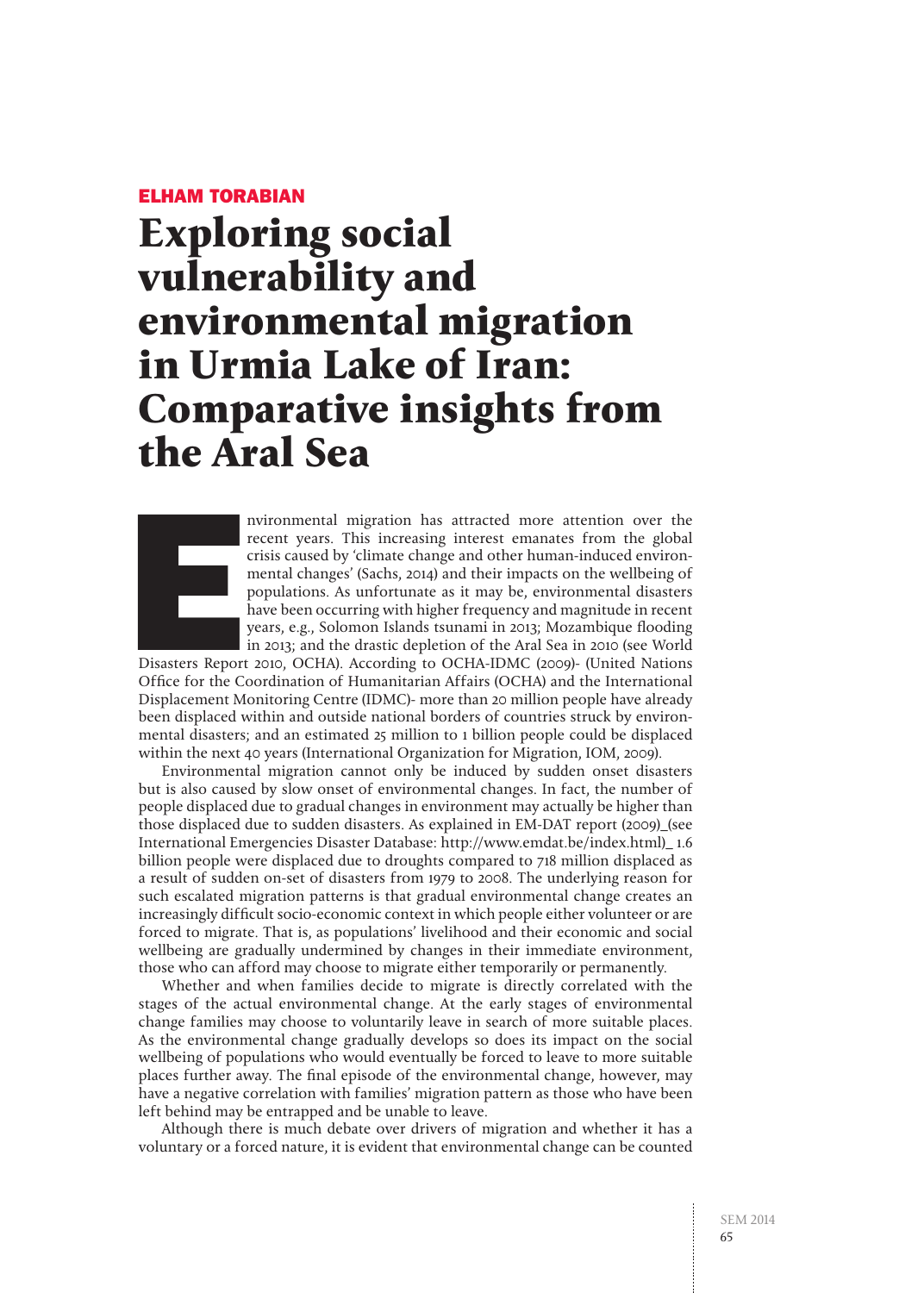Exploring social vulnerability and environmental migration in Urmia Lake of Iran: Comparative insights from the Aral Sea

among pull or push factors for migration, as they have since ancient times. Some of the instances of gradual environmental change that may lead to migration include: desertification, rising sea levels, soil erosion, degradation of natural resources, and lack of access to safe drinking or irrigation water- many of which are humaninduced. This paper is an attempt to examine social impacts and patterns of environmental migration caused by the gradual depletion of a certain natural resource: Lake Urmia in Iran. To this end, this article questions i) the social vulnerabilities that may arise from the depletion of Urmia Lake: This will allow an exploration of the types and intensity of socio-economic impacts in the lake's region, drawing specifically on social vulnerabilities that have already occurred in the case of the Aral Sea; and ii) if and how the gradual disappearance of the Urmia Lake may lead to environmental migration. This will allow understanding the possibility, patterns, and kinds of migration evoked at different stages of the Lake's depletion.

This paper is divided into three main parts. In the first section, an analysis of the current situation, causes and challenges of the degradation of Urmia Lake will be outlined by drawing on relevant literature. This section will also include an analysis of the Aral Sea depletion and its social impacts. In the second section, social impacts of Urmia Lake depletion will be examined considering the basin countries' contextual and socio-economic specifications. The geographical coverage of this analysis will be limited to an immediate basin impact region (IBIR) of 100 Kilometers circle around Urmia Lake and a further basin impact region (FBIR) within a 500 Kilometers distance from the Lake including: Armenia, Azerbaijan, Iran, Iraq, Syria, and Turkey (See Map 1 below). This section will end by replying to the first research question and will highlight Urmia basin countries' social vulnerabilities. Some of the data used to answer the first question are: Environmental Vulnerability Index (EVI), Human development Index (HDI), urban population density and annual growth rate as well as data on health and global governance Index. Before presenting final remarks and conclusion, the third section of the paper will explore the possibility of environmental migration as well as its patterns and consequences for Iran and the region.



Map 1. Immediate basin impact region (IBIR) and further basin impact region (FBIR)

Originally created by Torabian, Elham(2014): The inner red circle is a region within 100 km range from the center of the Lake Urmia; the Outer red circle has a 500 km radius and includes all 6 countries of the Urmia Basin: Armenia, Azerbaijan, Iran, Iraq, Syria, and Turkey.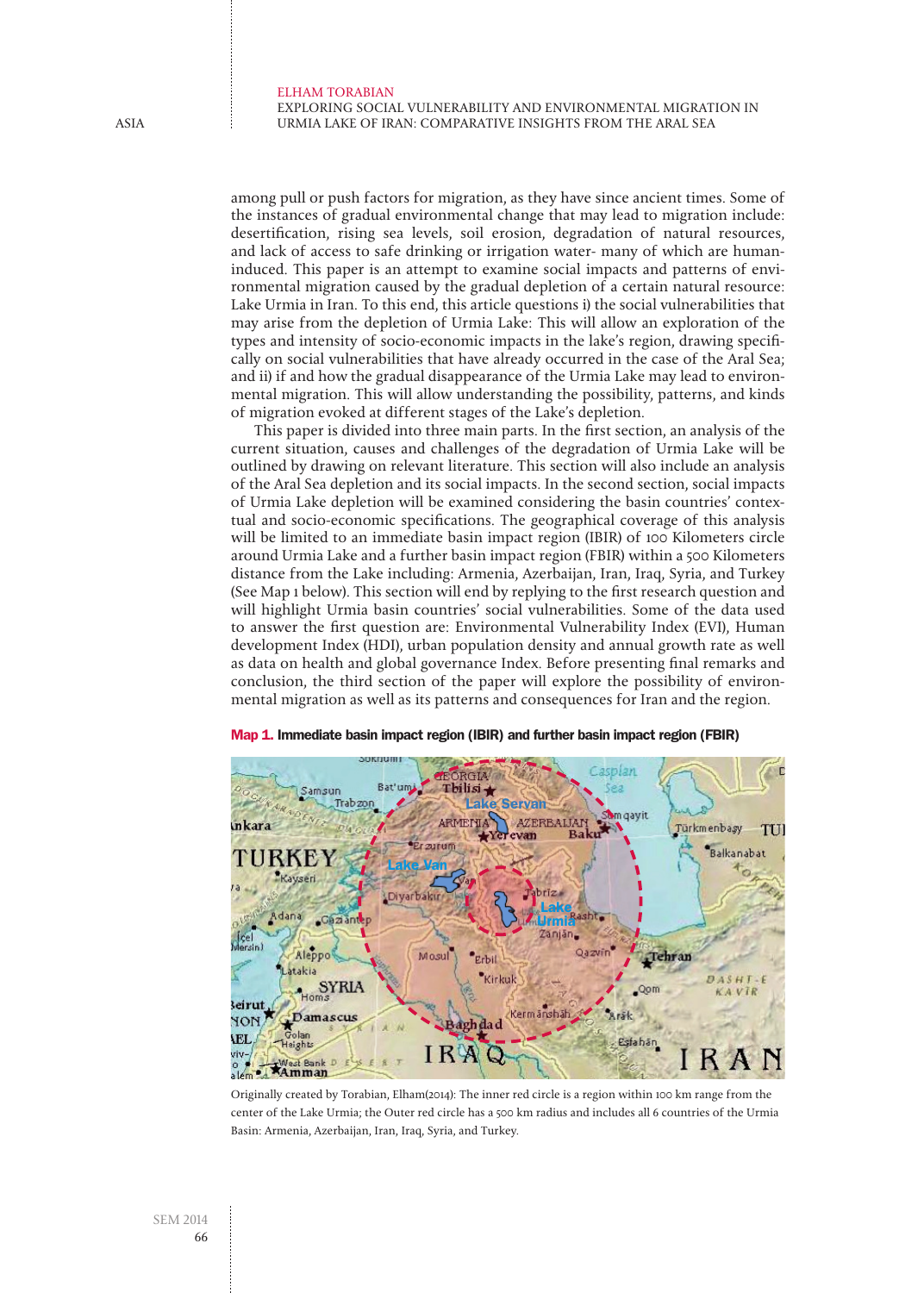## 1. Exploring Lake Urmia and its desiccation

To understand the social impacts of the receding Urmia Lake in Iran, it is worthwhile to scrutinize previous similar cases. In fact, as the 'complex nexus' of migration and social vulnerability in past cases unfolds it may serve as a model to understand the new case at hand. Indeed, the aim of such analysis will not be to generalize the trends and challenges of the past experience to those of the current case; such delineation will simply serve as a frame of reference to which contextual factors of the new case will be added in order to arrive at a context-specific understanding of migration and environmental change. Although there is a long list of depleting lakes and seas around the world, I have chosen to take after many studies that have compared Urmia Lake with the Aral Sea (Garousi et al. 2013; Charandabi, 2013; Pengra, 2012; Hassanzadeh, 2011; Micklin, 2007). The case of the Aral Sea will serve as a model for projecting the social vulnerabilities and migration patterns caused by the desiccation of the Urmia Lake.

## 1.1. Introducing Lake Urmia: An analysis of its importance and current situation

Lake Urmia is an endorheic (closed or terminal basin with no outflow) and hypersaline (A landlocked body of water with significant concentration of salts more than 35 g/l) basin situated in the northwest Iran extending as long as 140 kilometres from north to south and as wide as 85 kilometres from east to west. Registered as a UNESCO (United Nations Educational, Scientific, Cultural Organization) biosphere reserve and an internationally significant wetland in the1971 Ramsar Convention (Nazaridoust, 2011) the lake is the third largest hypersaline basin in the world and the first largest in the Middle East; accommodating more than 210 species of birds, reptiles, amphibians and mammals, a unique salt-water shrimp species called Artemia urumiana and a significant variety of salt tolerant plants (UNEP report, 2012). The basin's surrounding villages and cities are home to 6.4 million people and an estimated 76 million people live within a radius of 500 kilometers (Food and Agriculture Organization of the United Nations, FAO 2010).

The surface area and water level of the lake have decreased significantly during the last four decades, with its depletion rate rapidly accelerating in recent years. According to Hassanzadeh et al. (2011) the estimated water level of the lake has decreased 7 meters from its highest level of 1,278 in 1995. Although the decline in water level does not seem impressive at first glance, it has had a significant impact on the surface area of the lake due to its original shallowness. That is, in 1995 the surface area of the lake was estimated at almost 6,100 KM<sup>2</sup> remaining stable from 1969, which has now declined to almost one third, 2,366 KM<sup>2</sup> in 2011.

The decline in water and surface levels has in turn had two immediate impacts. One is the unprecedented salinity increase in the water, i.e., 300  $g/L$ - more than 8 times salt in any typical saline basin, which has proved fatal for the lake's brine shrimp and has consequently led to a disruption in the lake's food cycle. In addition, the dried surfaces of the lakebed has turned into a wide salty desert of more than 400 square kilometers that not only threatens agriculture and natural vegetation growth around the lake but is also predicted to endanger cities and villages within close approximation to the lake due to high probability of future salt and sand storms (Hassanzadeh et al., 2011). Several environmental studies have predicted similar fatalities associated with the lake's biodiversity and population caused by the drying of the Aral lake drying (Micklin, 2007 and Pengra, 2012). The below satellite picture is adapted from the UNEP report 2012 showing the decrease of water surface and level from 1995 to 2011.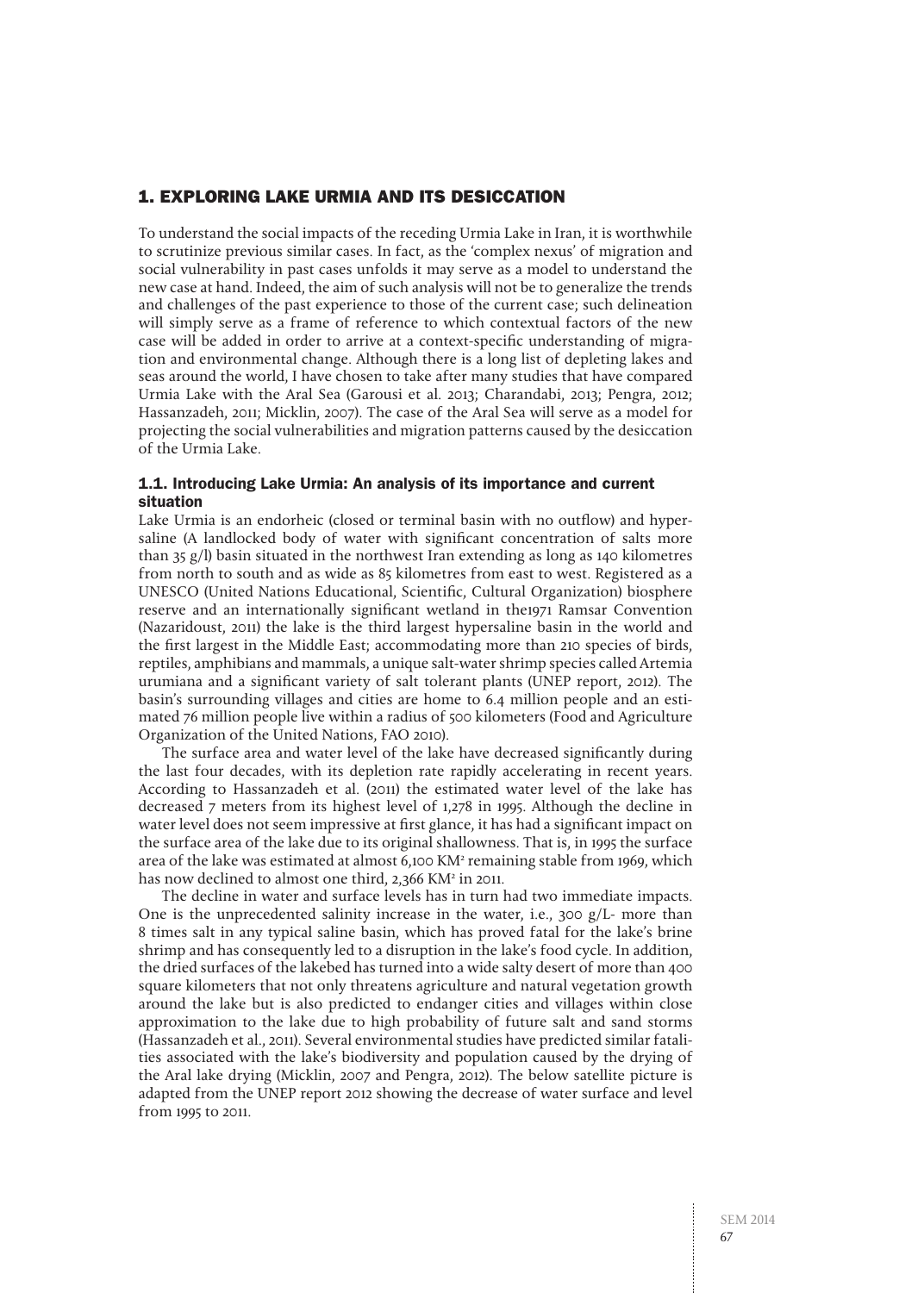Exploring social vulnerability and environmental migration in Urmia Lake of Iran: Comparative insights from the Aral Sea



Map 2. Adapted from 'The drying of Iran's Lake Urmia and its environmental consequences'

Source: UNEP 2012 Report

#### 1.2. Trend and Causes of Urmia Lake's depletion

Several direct and indirect human-induced factors are recognized as causes of the lake's rapid drying in the last three decades.

Among the indirect causes, climate change impacts such as drought and low precipitation levels are considered as the two major contributing factors to the lake's desiccation. The annual rainfall over the Lake has decreased by 40 per cent from its average 235 mm from 1967 to 2006 (Hassanzadeh et al., 2011), leading also to a decline in the level of groundwater in the area (Zarghami, 2011). The impacts of such indirect environmental factors on Urmia Lake have been quite significant. For instance, a comparison of the surface level of the Sevan Lake in Armenia and the Van Lake in Turkey, both of which are located less than 200 km away from Urmia Lake and reveals that despite similarities in their geographical situations, none of the two lakes have declined as has Urmia Lake (UNEP, 2012). The report highlights the fact that being the shallowest among the three, Urmia Lake has been more vulnerable to climate change issues such as low precipitation rates. The 4 degrees rise of temperature in the lake's region also bears a negative impact on the Lake's sustainability.

However, direct human-induced impacts have played a greater role in the rapid desiccation of the Lake. Based on a systematic literature review of 25 academic articles conducted by Garousi et al. (2012) common causes of the Lake's decline are recognized to be: a) construction of dams; b) poor water management policies; and c) construction of a primitive-type causeway (An elevated road/railway over a wetland ) dividing the lake into two north and south lakes with almost no connectivity. In addition, a rapid increase in population size and aggressive use of the lake's water and nearby underground water reserves for irrigation purposes and diversion of in-flow rivers have worsened the situation (Golabian, 2010).

Construction of dams is one of the most contested policies of the central government in Iran with undeniable environmental impacts on the lake. Urmia is a terminal lake, therefore in addition to evaporation the only other explanation for the lake's decreasing water level is a drastic reduction in incoming water. According to Mohebbi et al. (2007) almost 25% of the decline of Urmia Lake is in fact due to dam construction compared to 10% impact of low precipitation. In the last three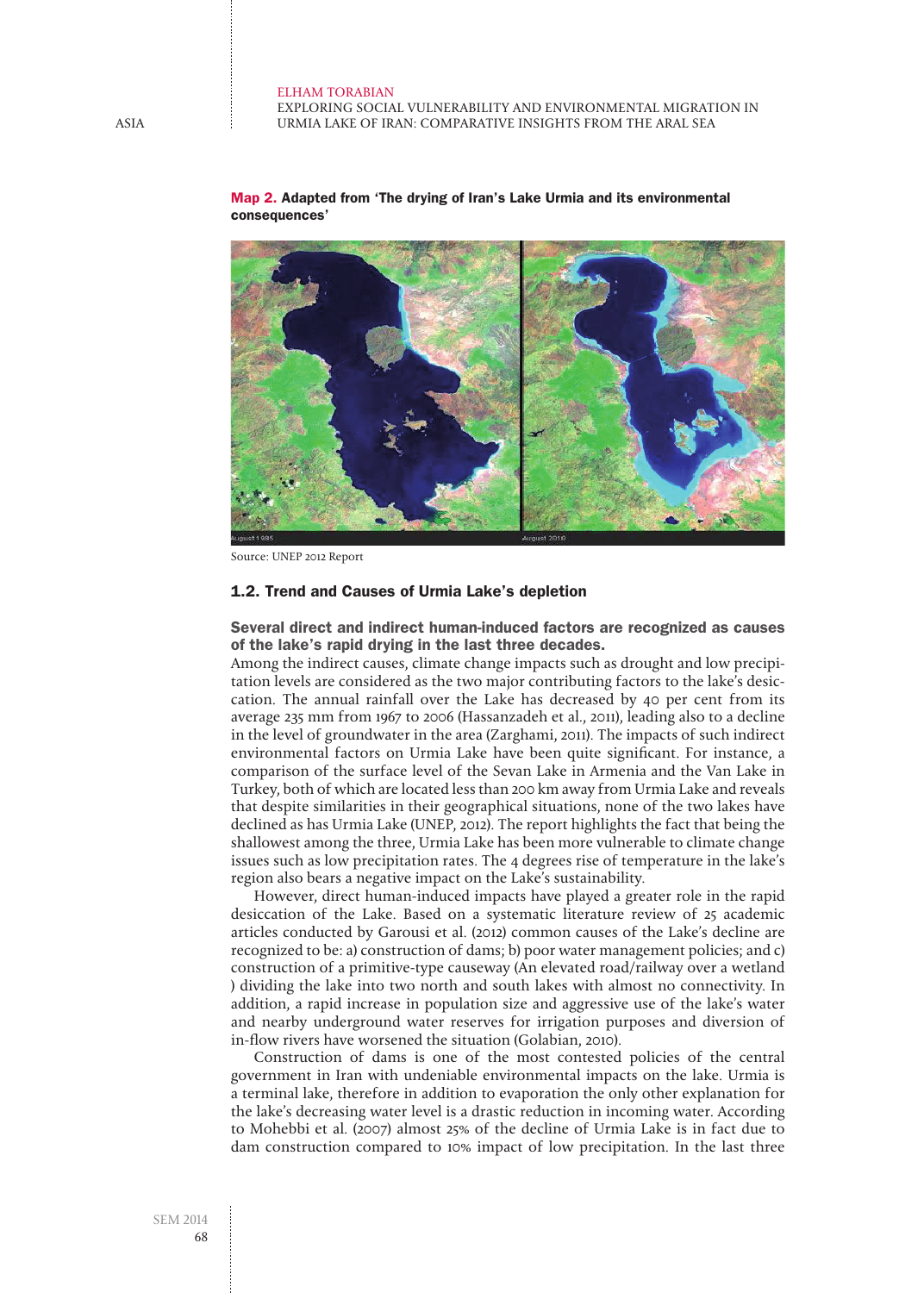decades, a number of 48 dams have been constructed over the 13 rivers that flow into the Lake - mainly for irrigation purposes but also for electricity, household water and economic development of the region and its increasing population (ibid.). The amount of water kept behind the dams accounts for up to 13% of the Lake's health capacity; this combined with low rates of rainfall can partially explain the current situation of the Lake (Alipour, 2006). In addition, availability of irrigation water accumulated behind the dams has led to a change in farmers' cultivation attitudes from subsistence to intensive agriculture (Ilhan et al., 2012).

Furthermore, the increase in water consumption for irrigation and the rise in population have not only resulted in the rapid decrease of Lake's surface water but also an aggressive use of underground waters. Local farmers interviewed in Ilhan et al.'s (2012) study have explained that only a decade ago they could reach underground water digging wells of 30 to 40 meters while currently they have difficulty accessing water even with 70 meters deep wells. Thus, construction of dams and diversion of water could be considered as the two important causes of reduced inflow into the lake leading to drastic decline of its surface and water level.

In addition, other unsustainable management practices threaten the future of the Lake. Intensive and industrial agriculture in the lake's region and rapid urbanization have resulted in a high discharge of agro-chemical and residential sewage into the lake and thus are causing water contamination. Dividing the Lake into two dissimilar bodies of south and north bodies of water-, the causeway constructed across the Lake has 'disturbed salinity levels, density and distribution of brine shrimp and the equal distribution of inflow waters' (Mohebbi et al., 2007) thereby a further drying out of the lake. Some of the other direct human impacts on the lake include: increased sediment inflow through agricultural development and conversion or damage to natural pasturelands; increased fish-culturing activities that are not compatible with the lake's water quality; and explosions from mine excavation.

#### 1.3. Exploring similarities with the Aral Sea

The Aral Sea used to be the fourth largest landlocked saline and enderheic lake with an area of 68,000 square kilometers situated in the semi-arid and desert areas between Kazakhstan in the north and Uzbekistan in the south. This entails a similar situation to that of Urmia Lake where the main contributing factors of depletion of the water resource are limited to evaporation and diversion of rivers.

In addition to Kazakhstan and Uzbekistan, the basin area of Aral Sea is shared among five more countries including Kyrgyzstan, Tajikistan and Turkmenistan, Afghanistan and Iran. The basin encompasses a total area of 1,549,000 km2. Seven countries share the inflow water of the Aral Sea Basin, as shown in the pie chart below:

#### Figure 1. Diagnostic report on water resources in Central Asia



Based on SPECA project 2002: 73.

Similar to Urmia Lake, climate change and decreasing annual precipitation rates have borne negative impact on the Aral Sea. However, the depletion of the Sea is more a result of human interventions to divert rivers. According to UNEP (2005),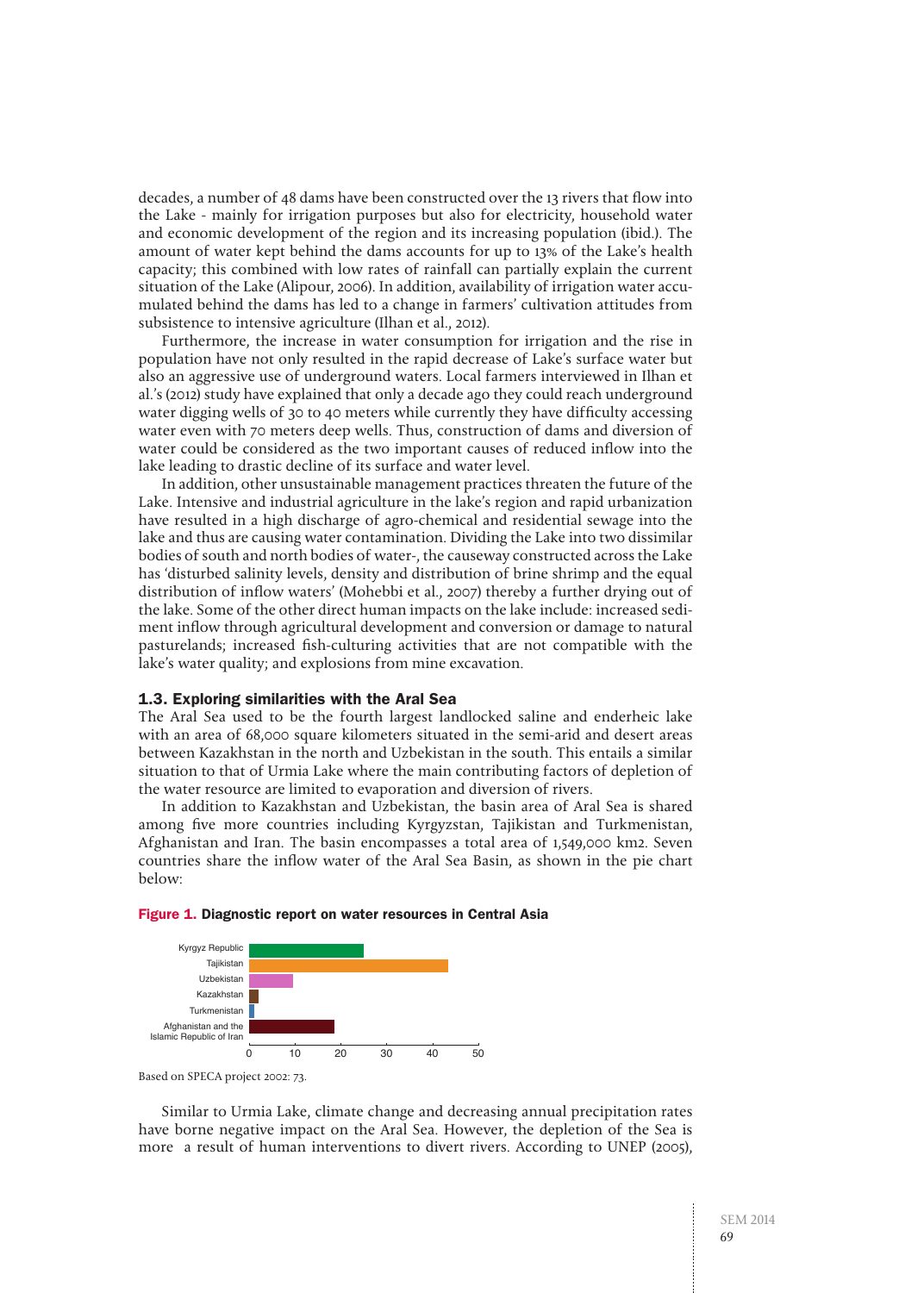Exploring social vulnerability and environmental migration in Urmia Lake of Iran: Comparative insights from the Aral Sea

annual precipitation levels range between 2000-1500 mm in eastern parts of the Sea and 200-80 mm in its western parts. The two main rivers that fed into the Sea; Amu Darya and Syr Darya were diverted during 1950s as part of 'Stalin's expansive irrigation plans' (Grigoryev, 1952). The goal was to cultivate the 'white gold' or cotton as a result of which Uzbekistan remains the world's largest cotton provider today (USDA-Foreign Service, 2008). Child labor in Uzbekistan in these very same cotton fields has been a human rights concern in recent years- See Human Rights Watch report in: http://www.hrw.org/news/2013/01/25/uzbekistan-forced-labor-widespread-cottonharvest). Due to an increase in population size surrounding the Aral Sea region (14.1 million in 1960 to 47 million in 2008), the irrigation area has also increased to 8.5 million hectares which has meant a drastic reduction of water volume in the Aral Sea from 1,093 km<sup>2</sup> in 1960 to 0.27 km<sup>2</sup> in 1984 (Aralgenefund, 2012; Viktor, 2011).

These human-induced changes have significantly affected the Aral Sea. In 1987, the Sea was divided into two parts: the Large or Southern Aral Sea and the (Northern) Small Aral Sea; by 2009 the Southern Sea disappeared and the North Sea had a maximum depth of 42 meters. The drying of the Aral Sea has caused more extreme air temperatures, i.e., hotter summers and colder winters (Aralgenefund, 2012). Following the separation of the lake from 1986 to 2000 the precipitation of the Small Aral Sea has reached almost zero (CAWATER, 2012). However, a 2014 NASA report indicates that changes in the rainfall patterns have been misleading since 'lake-effect precipitation downwind of the Aral Sea has decreased, but precipitation over the sea itself has increased' (see http://www.jpl.nasa.gov/news/news.php?release=2014-050). The amount of the dry seabed has risen from 4.5 million hectares in 1960 to 8.7 million hectares in 2010 (Viktor, 2011).

In addition, the sea used to support a major fishery and functioned as a key regional transportation route. The extensive deltas of the two major inflowing rivers sustained diverse flora and fauna. They also supported irrigated agriculture, animal farming, hunting and trapping, fishing. It also allowed harvesting of reeds which served as fodder for livestock as well as building materials. Decrease of the Aral Sea water level has meant a major loss of fish resources (20 fish species in 1960, reduced from 11 fish species in 1970 to just 1 species in 1990) and local climate change impacts such a flooding in winter, initiation of salt and sand storms, desertification and loss of flora and fauna (Micklin, 2014; Dukhovny & Shuetter, 2011; Alikhanov, 2011; Micklin, 2007; Forkutsa, 2006). Of' course, the Aral Sea will not desiccate completely but both the Small and Large Sea may survive only to become too hypersaline to yield any economic or ecological value except for production of Artemia brine shrimp eggs; although the future survival of the Large Sea is both debatable and problematic (Mickline, 2014).

As it can be observed, both basins of the Aral Sea and Urmia Lake share similar desiccation causes and trends, particularly when it comes to the human-induced changes. Such resemblances has persuaded many environmentalists to believe that Lake Urmia and its surrounding population will soon be exposed to similar challenges that Aral Sea basin population have previously experienced (Boms and Arya 2012, Pengra 2012, Micklin 2007).

In the following section I will highlight the social impacts caused by desiccation of Lake Urmia. First, the Aral Sea impacts on the social wellbeing of surrounding populations will be examined. In order to differentiate the Urmia Lake and Aral Sea impacts I will then draw on the Environmental Vulnerability Index (EVI) of countries in the two basins. This will facilitate a comparison of vulnerability in the two basin areas and the intensity of the social impacts in countries of Urmia basin. The average EVI and other socio-economic and development indicators such as HDI, poverty rates, population growth rate, urbanization, unemployment and health issues will be used to better demonstrate the social vulnerability of Urmia Basin desiccation which will eventually lead to the entrapment, voluntary or forced migration of the basin's population.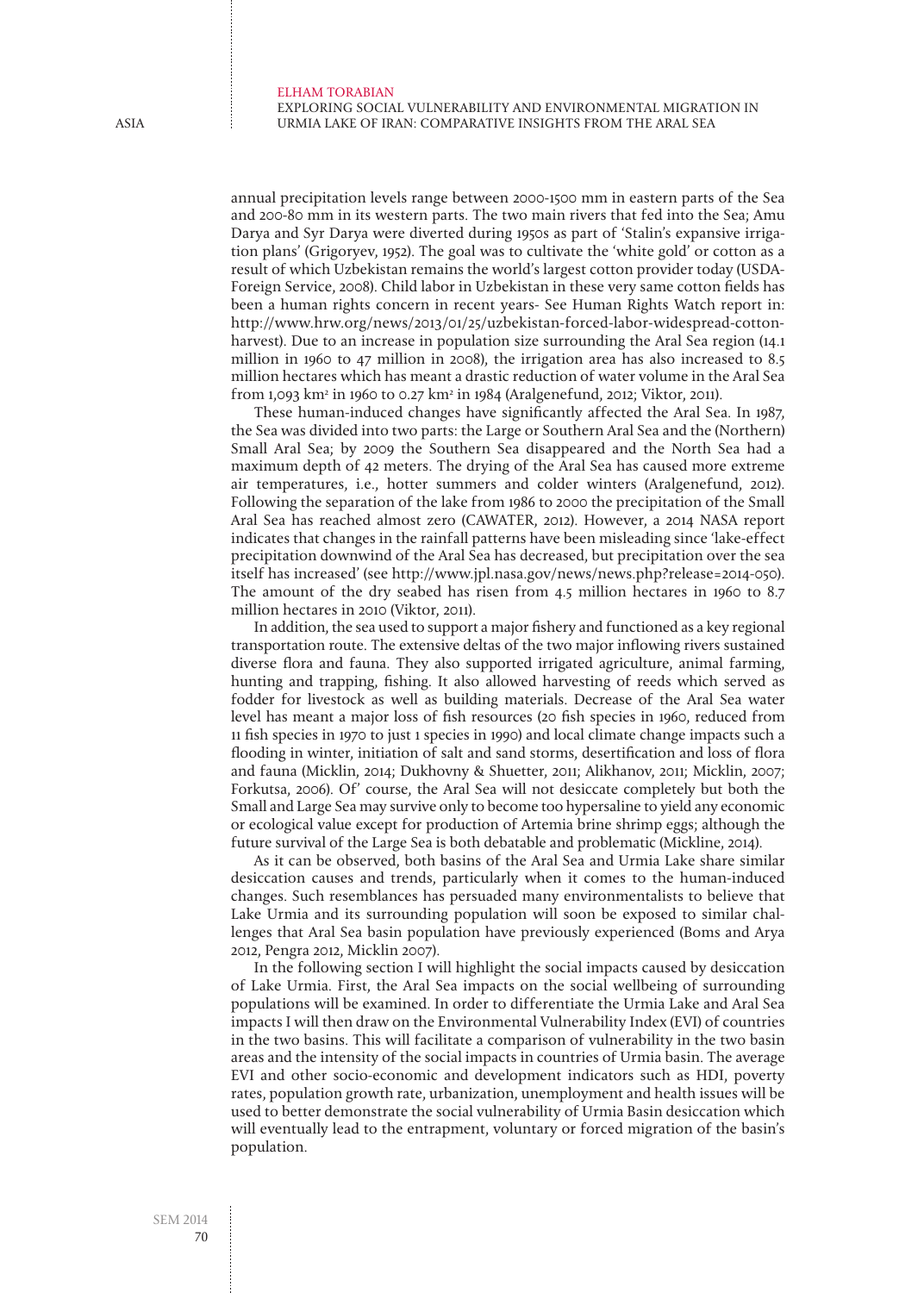|                             | Urmia Lake                                                                                                                                                                                                                | <b>The Aral Sea</b>                                                                                                                                                                                                          |  |  |
|-----------------------------|---------------------------------------------------------------------------------------------------------------------------------------------------------------------------------------------------------------------------|------------------------------------------------------------------------------------------------------------------------------------------------------------------------------------------------------------------------------|--|--|
| Geographical position Iran, | Middle-East, Landlocked                                                                                                                                                                                                   | Uzbekistan - Kazakhstan,<br>Central Asia, Landlocked                                                                                                                                                                         |  |  |
| Coordinates                 | 370.42 N, 450.19 E                                                                                                                                                                                                        | 450 N, 600 E                                                                                                                                                                                                                 |  |  |
| Surface Area (km2)          | 3,500 (2013)                                                                                                                                                                                                              | Small Aral: 3300 (in 2008); Large Aral:<br>27,750 (used total 68,000 in total)                                                                                                                                               |  |  |
| Average depth (m)           | 16                                                                                                                                                                                                                        | 10 (10%: 42) 2008                                                                                                                                                                                                            |  |  |
| Water Volume (km3)          | $-74%$                                                                                                                                                                                                                    | Small Aral: 22km3/Large Aral: 70 km3                                                                                                                                                                                         |  |  |
| Lake level (m)              | 1273 m above sea level                                                                                                                                                                                                    | Small Aral: 40.8 drop; Large Aral:40.1                                                                                                                                                                                       |  |  |
| Type of lake                | Enderheic                                                                                                                                                                                                                 | Enderheic                                                                                                                                                                                                                    |  |  |
| Primary inflows             | 13<br>Aji Chay, Alamlou River, Barandouz<br>River, Gadar River, Ghaie River,<br>Leylan River, Mahabad River, Nazlou<br>River, Rozeh River, Shahar River,<br>Simineh River, Zarrineh River, Zola<br>River                  | 2<br>Syr Darya (North)<br>Groundwater only (South)<br>(previously Amu Darya)                                                                                                                                                 |  |  |
| <b>Basin countries</b>      | (6) Armenia, Azerbaijan, Iraq, Iran,<br>Syria, Turkey                                                                                                                                                                     | (7) Afghanistan, Iran, Kazakhstan,<br>Kirghizstan, Tajikistan, Turkmenistan,<br>Uzbekistan                                                                                                                                   |  |  |
| Causes and depletion        | Climate change<br>Dam construction<br>Increased sediment flow<br>Low precipitation<br>Unsustainable water management of<br>irrigation<br>river diversion<br>Lack of political and legal frameworks<br>Population increase | Climate change<br>Irrigation<br>Increased sediment flow<br>Low precipitation<br>Unsustainable water management<br>River diversion<br>Decreased ice resources<br>Lack of political and legal consensus<br>Population increase |  |  |
| Salinity $(g/l)$            | 300g/l, Hypersaline                                                                                                                                                                                                       | 270 g/l, Hypersaline                                                                                                                                                                                                         |  |  |

#### Table 1. Comparative data on Urmia Lake and the Aral Sea

Created by Torabian, Elham (2014)

## 2. Projecting the Social impacts of Urmia Lake depletion based on the Aral Sea experience

## 2.1. Health, water and food security

The social impacts caused by the Aral Sea desiccation are multiple. The primary issue has been health. According to Micklin (2014) the population around the Sea suffers from several acute health problems caused by depletion or contamination of the Sea. There had been incidences of water borne massive outbreaks such as typhoid fever, hepatitis A and diarrheal diseases (MSF (2001) Aral Sea Program, Medecins Sans Frontieres. http://www.msf.org/aralsea). Some of the direct health issues include Tuberculosis and respiratory diseases (Small et al., 2001). Furthermore, digestive afflictions and cancers, malnutrition and anaemia have increased drastically (Ferriman, 2000; Ataniyazova, 2001). These health issues are generally as a result of the Aral basin's population exposure to a) toxins and minerals in salt and dust storm, b) as they have used the contaminated water of the Sea; c) the discharged water from agricultural fields with high level of pesticides. Furthermore, the decline in water levels has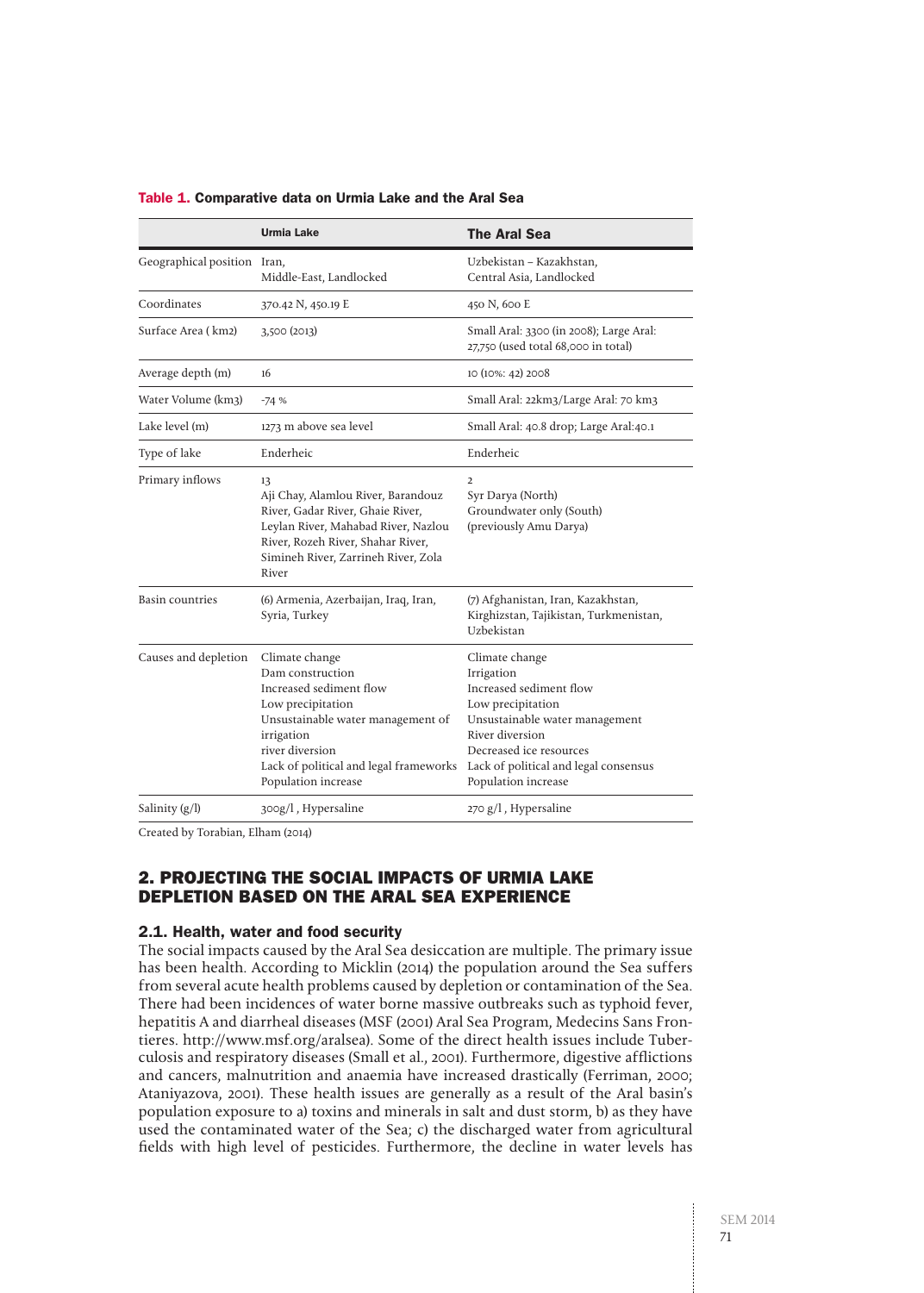Exploring social vulnerability and environmental migration in Urmia Lake of Iran: Comparative insights from the Aral Sea

caused poor health for the household's whose main food used to be fish or other agricultural/animal products. The already vulnerable populations with low access to health services, proper nutrition, hygiene and safe water have been struck more severely with health diseases and outbreaks.

In addition, the salt and sand storms have had a further negative impact on the food security of the Aral region by damaging animal and plant lives. Similarly, equal access to safe water and water for irrigation, as well as power generation has declined due to population growth, upstream countries' higher use of water than agreed and inefficient water management and lack of legal frameworks to regulate water management especially among the basin countries. For instance, in 2000, when overall water supply dramatically decreased, it is reported that the water abundance (the ratio of total water withdrawal to the total required amount of water) was 90% in the upstream region of Tajikistan but only 40% and 45% in the downstream regions – of Dashauz in Turkmenistan and Karakalpakstan in Uzbekistan, respectively (Dukhovny and Schutter 2011:277). Consequently, water shortage has also turned into a major social and health crisis (Whish-Wilson, 2002).

Unfortunately, similar social impacts have already started in the Urmia Lake immediate basin region. With more than half of the Lake already desiccated , the salt from the lake beds have been disposed and locals have reportedly witnessed salt storms that will potentially cause health and agricultural concerns (Garousi et al., 2013).The impact of Urmia Lake salt storms are significant. "It has been estimated that 6 to 8 cities will be totally destroyed, covered by layers and layers of salt. That's 4- 14 million people that have to be displaced to avoid the storm of salt within that region" (The World Radio News Magazine, Sept. 11, 2011 quoted in Garousi et al (2013). Without immediate and sustainable solutions, aggressive sand and salt storms will undermine the health and social wellbeing of the population living in immediate proximity to the Lake. Unfortunately, it is predicted that the Lake will dry out in 2035 with an ecological level unsuitable for economic or ecological benefits. 'If discharge of all rivers to the lake equals to zero (as happened in summer 2010), the precipitation on the lake will not be enough and the lake will be dried thoroughly in 6–9 years. Therefore, similar to Aral, health concerns and food security and access to safe water could affect the Urmia Lake population within 6-20 years from now' (Abbaspour et al., 2012:266). Extreme harsh symptoms as such have been observed in the already depleted Hamoon Lake area in Southeast of Iran; in fact, a diagonal line could be drawn from Hamoon Lake to Urmia Lake to designate a 'security hot zone' in the Middle East within the next decade or so.

To better understand the significance of Urmia Lake desiccation, further complementary data is required. Unfortunately, there are no aggregated statistics on diseases, water access, malnutrition and child stunting for the main cities affected by Urmia desiccation Table 2 below is an attempt to summarize relevant data on Urmia basin countries based on World Health Organization Report 2013.

However, the 2013 WHO statistics may prove helpful here. As shown in Table 3 below all six countries of Urmia basin suffer from a high prevalence of tuberculosis-Turkey has the most cases reported (15,054) and Armenia has the least- with only 1,261 cases reported. Between 5 to 20% of the population in the basin countries remains without access to safe water, except for the cases of Armenia and Turkey where less than 2% of the population remain without access to safe water. The percentage of population without access to improved sanitation remains high and between 9-18% in all Urmia basin countries; except in the case of Iran which ranks the lowest (2%). Child stunting in rural areas of all basin countries is higher than urban areas and could be reinforced with further depletion of Urmia.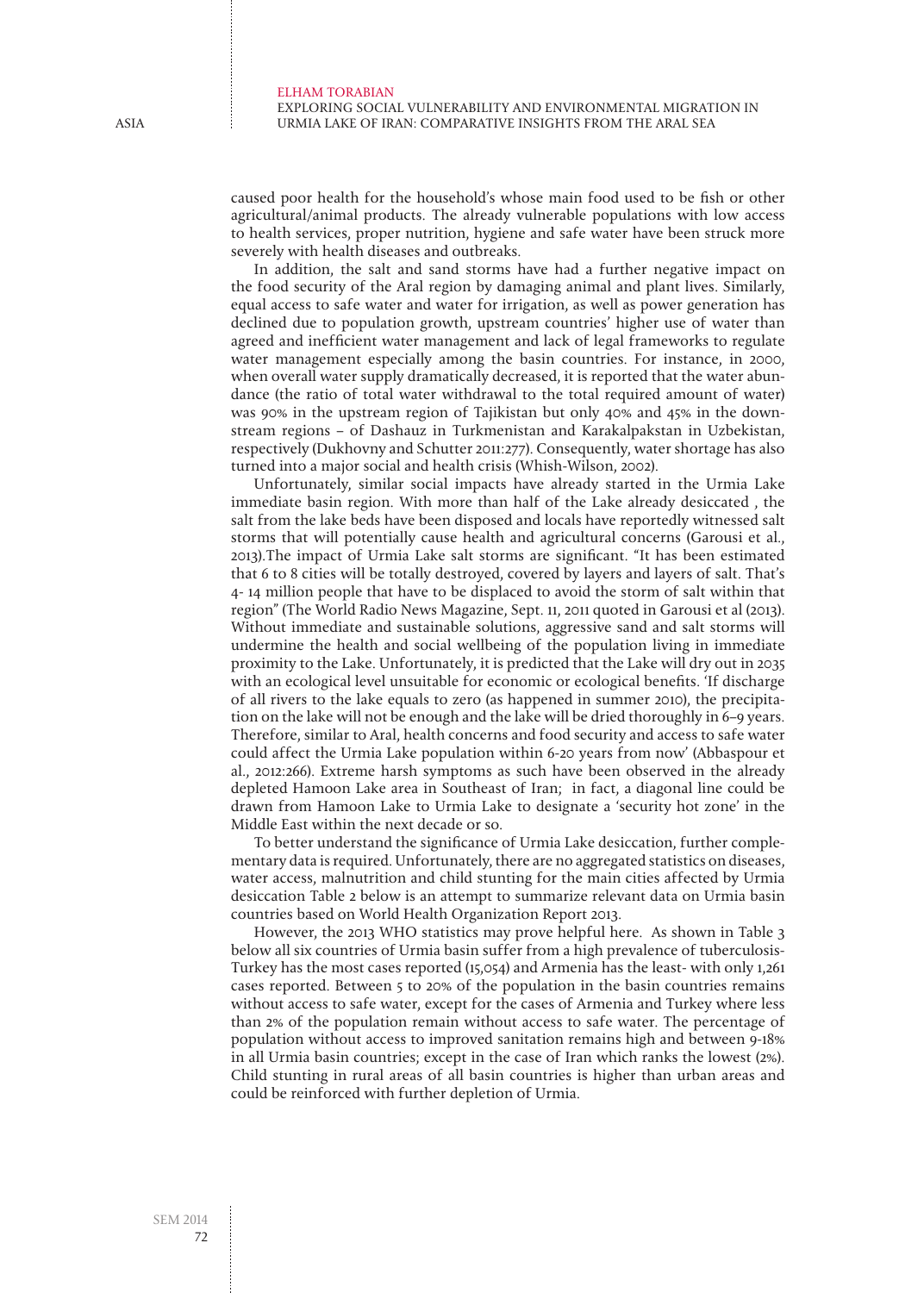| Table 2. Urmia Basin countries' population growth and health situation |  |  |  |  |  |  |
|------------------------------------------------------------------------|--|--|--|--|--|--|
|------------------------------------------------------------------------|--|--|--|--|--|--|

|            | % of population<br>without access to without access<br>improved drinking to improved<br>water resources | % of population<br>sanitation | <b>Most prevalent</b><br>diseases | <b>Child stunting</b><br>in rural and<br>urban areas<br>respectively | % Annual growth<br>rate of population living in urban | % of population<br>areas |
|------------|---------------------------------------------------------------------------------------------------------|-------------------------------|-----------------------------------|----------------------------------------------------------------------|-------------------------------------------------------|--------------------------|
| Armenia    | 2                                                                                                       | 10 <sup>°</sup>               | TB                                | $22 - 17$                                                            | O.1                                                   | 64                       |
| Azerbaijan | 20                                                                                                      | 18                            | TB                                | $30 - 20$                                                            | 1.3                                                   | 54                       |
| Iran       | 5                                                                                                       | $\overline{2}$                | TB, Cholera,<br>Malaria           | $\overline{a}$                                                       | 1.2                                                   | 69                       |
| Iraq       | 15                                                                                                      | 16                            | TB, Pertussis,<br><b>Mumps</b>    | $31 - 25$                                                            | 2.9                                                   | 66                       |
| Syria      | 10                                                                                                      |                               | TB                                | $29 - 28$                                                            | 2.3                                                   | 56                       |
| Turkey     | $\overline{2}$                                                                                          | 9                             | TB, Mumps,<br>Rubella             | ٠                                                                    | 1.3                                                   | 72                       |

Based on WHO Report 2013

#### Table 3. Summary of disease cases reported in Urmia basin countries in 2013 (WHO)

|              | TB     | <b>Mumps</b>             | <b>Malaria</b>           | <b>Pertussis</b>         | <b>Others</b>                         | <b>Measles</b>               |
|--------------|--------|--------------------------|--------------------------|--------------------------|---------------------------------------|------------------------------|
| Armenia      | 1261   | 15                       | $\overline{\phantom{a}}$ | $\overline{a}$           | $\overline{\phantom{a}}$              | $\qquad \qquad \blacksquare$ |
| Azerbaijan   | 6527   | 101                      | $\overline{\phantom{a}}$ | $\overline{\phantom{a}}$ | $\overline{\phantom{a}}$              | $\overline{\phantom{a}}$     |
| Iran         | 10,980 | $\overline{\phantom{a}}$ | 3,239                    | 650                      | Diphtheria 132                        | 73                           |
| Iraq         | 8837   | 1,944                    | $\overline{\phantom{a}}$ | 2,019                    | Total Tetanus 39 15                   |                              |
| Syria        | 3395   | 95                       | $\overline{\phantom{a}}$ | 90                       | $\overline{\phantom{a}}$              | 13                           |
| Turkey       | 15,054 | 1,609                    | 128                      |                          | Total tetanus 24/ 111<br>Rubella 1734 |                              |
| Total region | 46,054 | 3,764                    | 3,367                    | 2,759                    | 1,929                                 | 212                          |

Note: As observed, TB has the highest frequency and occurrence in all Urmia Lake countries.

Putting together current lack of safe water for drinking, sanitation and irrigation, and the increasing probability of sand and salt storms, it is only logical to conclude that further degradation of Urmia Lake could result in a TB epidemic starting from urban areas that accommodate higher population densities (as shown in map 3 below adapted from SEDAC 2011) as well as and increased child stunting and malnutrition in rural areas. At this stage of Urmia Lake depletion, the inhaled toxins and minerals from salt storms are already believed to have led to throat and lung cancer, infant mortality, decreasing life expectancy and increasing child defects in Iran and the adjacent regions (Zarrineh & Azari, 2013).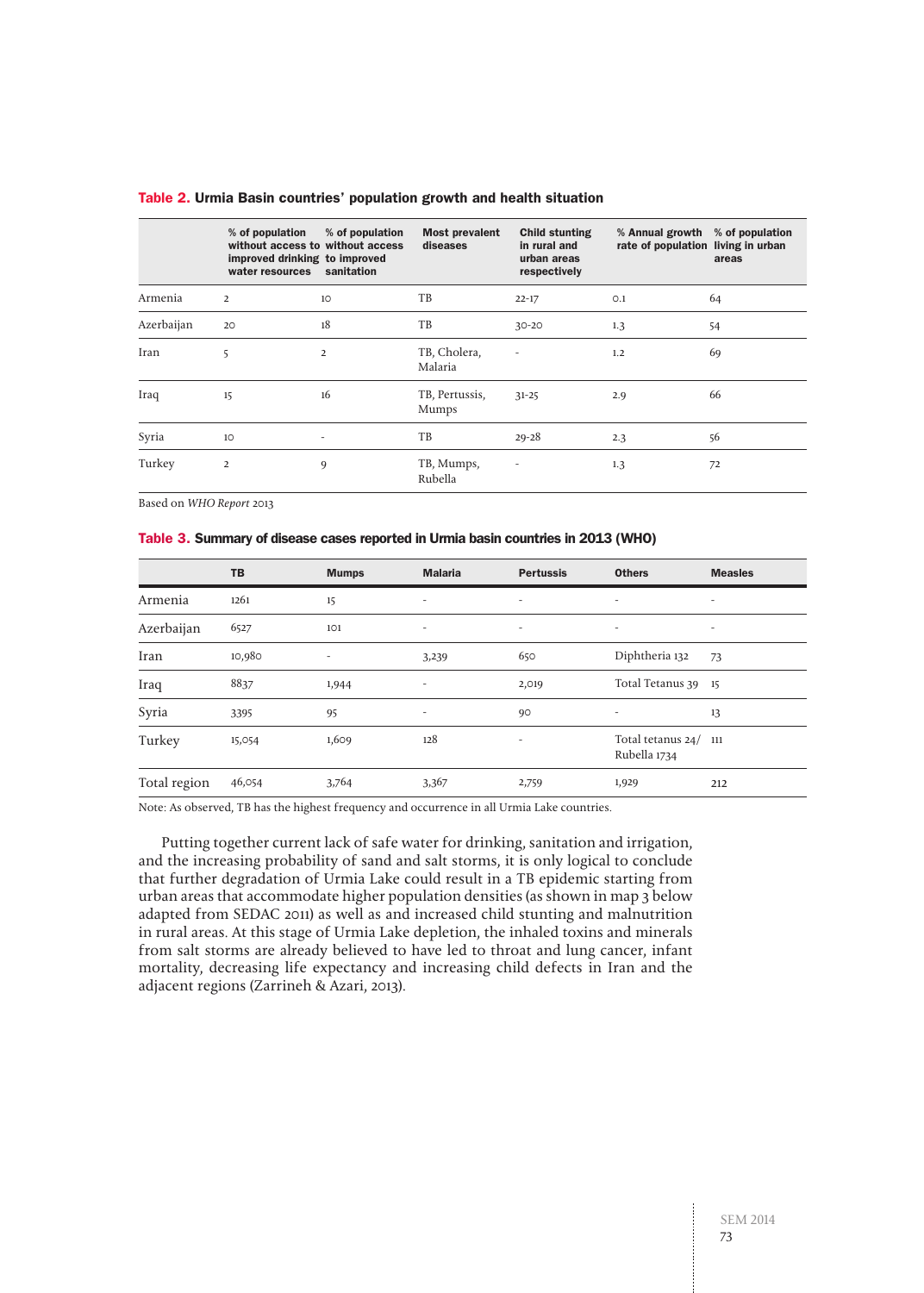Exploring social vulnerability and environmental migration in Urmia Lake of Iran: Comparative insights from the Aral Sea



#### Map 3. Population density change in basin countries (2000-2015)

Adapted from Socio-Economic Data and Applications Center (SEDAC, 2011)

## 3. Unemployment

Environmental degradation decreases economic development and productivity. This is specifically true in developing countries where more than half of the population directly rely on –in part or whole- the environment through agriculture, animal farming, hunting, fishing, forestry and foraging (Todaro & Smith, 2012). The impacts of environmental degradation could become significantly severe with population growth and their increased pressure on natural resources especially in rural places (Maureen et al., 1994). Loss of environmental capital then could translate into a vicious circle of unemployment, poverty, a decrease in food security and eventually lead to local/regional conflicts.

The Aral Sea desiccation has indeed increased unemployment. According to a FAO (2007) report, the fishing industry, shipping and all related activities as well as paper industry have drastically decreased. Likewise, jobs in the agriculture section and animal farming have also decreased (See Oblast, 2002 at: http://nailaokda.8m. com/aral.html). The total unemployed population amounts to 19.5-17.2% and is growing particularly in small towns, settlements and rural areas especially among the youth (See Myagkov, 2006 at: http://www.sidym2006.com/imagenes/pdf/presentaciones/9\_s2.pdf). Women are affected by unemployment issues, in specific, as their gendered roles increases their exposure to social vulnerabilities (Cutter et al. 2009). The desiccation of Aral Sea has indeed deprived the basin population from their functioning, capabilities and as such has caused violation of basic human rights.

Unfortunately, similar impacts on the economic wellbeing of the population living close to Urmia Lake can be observed. According to Zarrineh & Azari (2013) fishing industry and shipping has drastically decreased. Mud bathing which used to attract health tourists has declined due to severe environmental conditions and droughts. As Jafarli (2013) explains 34% of factories related to agricultural industry have closed down leading to the displacement of three million people (For further information refer to: http://en.apa.az/xeber\_drying\_of\_lake\_urmia\_leads\_to\_unemployme\_196025.html).

Further depletion of the Lake will also inevitably increase the existing high unemployment rates already prevalent in its basin countries, see Figure 2 and Table 4 below.

No Date  $1-5$ <br>5.1 - 25  $25.1 - 50$ <br> $50.1 - 100$  $100.1 - 250$ 250+ (persons/sq km)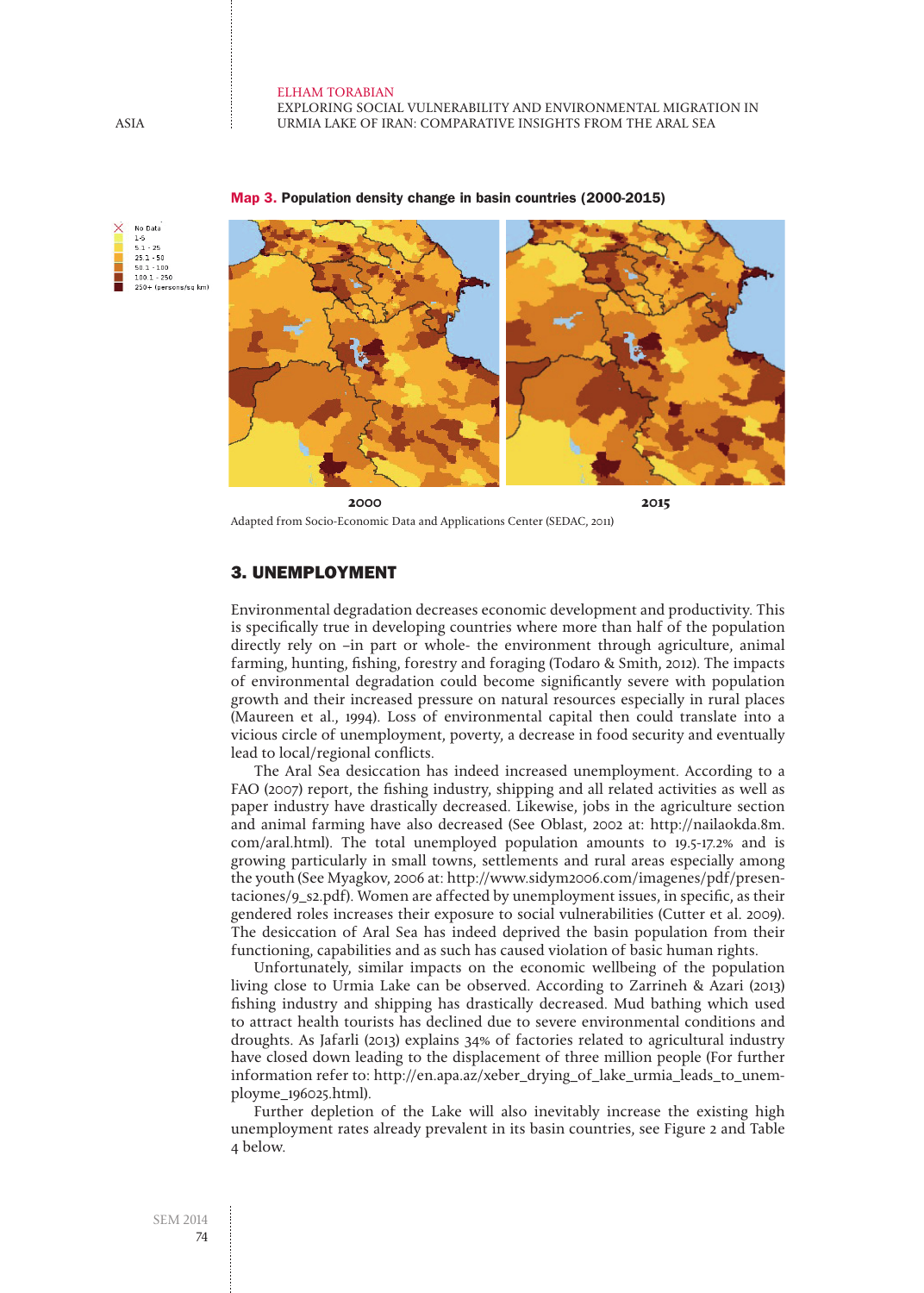

#### Figure 2. Unemployment rate and percentage in basin countries  $U$ unemployment 2011 (Unemp) percentage in Urmia Basin countries in Urmia Basin countries in Urmia Basin countries

Source: Human Development Index Report, UNDP 2013.

Considering the high unemployment rates and the urban population density and growth, shown in Figure 3 below, it is again only logical to deduct that desiccation of the Lake would only worsen the situation if no immediate response mechanism is foreseen. Subsequently, further unemployment in Urmia basin countries will bear significant impacts on the security and sustainable development of the region.





Source: The World Bank 2011.

#### 3.1. Further reflections on Urmia desiccation social impacts:

At a glance, the social impacts of Urmia Lake depletion resemble those of the Aral Sea desiccation. However, a case-specific analysis of the social vulnerabilities in Urmia basin countries calls for further scrutiny of relevant data and statistics.



### Figure 4. Environmental Vulnerability Index:

Urmia Lake basin countries' EVI (2004)Aral Sea basin countries' EVI, (2004).

One such significant data is the Environmental Vulnerability Index. In the event of a total depletion of Urmia Lake, the basin countries with higher environmental vulnerability will be more severely affected, facing challenges in health, water and food security, economic and social issues. In the EVI estimates for each country, three aspects of environmental, economic and social vulnerabilities are incorporated (for further information see: http://www.sopac.org/index.php/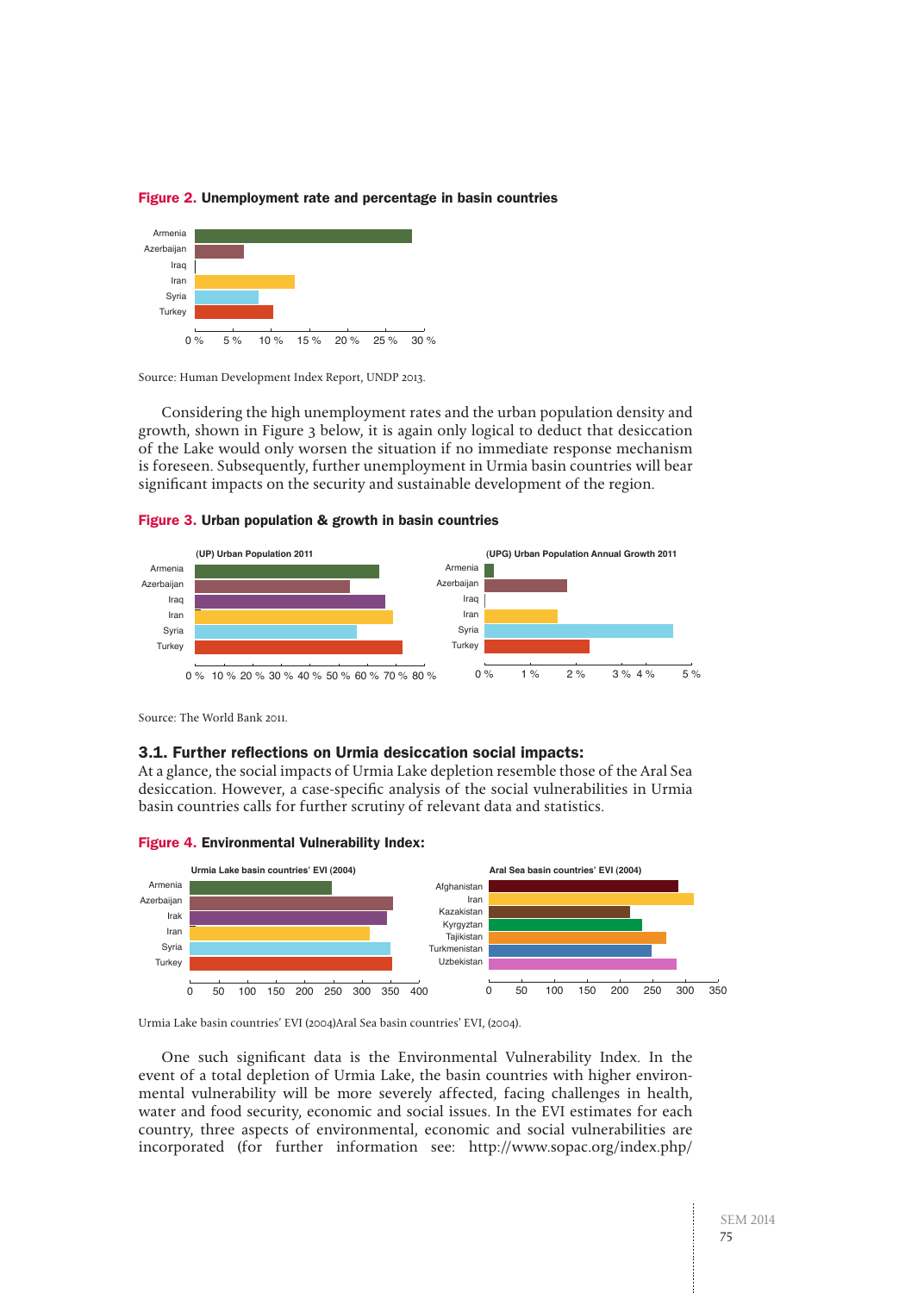#### elham Torabian Exploring social vulnerability and environmental migration in Urmia Lake of Iran: Comparative insights from the Aral Sea

environmental-vulnerability-index. As observed in Figure 4, Azerbaijan, Turkey and Syria are more vulnerable compared to Iran and Armenia. However, the average EVI of Urmia Lake basin countries is significantly higher than the average EVI of Aral Sea basin countries (Figure 5). This entails that Urmia basin countries are more vulnerable to environmental degradations which may translate into higher economic and social vulnerabilities.

#### Figure 5. A comparison of Aral Sea and Urmia Lake Average EVI



Of course, the significance of the Lake's desiccation impact depends on each of the basin countries' population density and other factors such as their human development Index and poverty rates. According to UNDP 2013 report, the HDI of Iran is the lowest among the basin countries (76) and the highest is that of Iraq (131) followed by Syria (116)- note that these data may have drastically changed due to the recent unrest in the two countries. Nonetheless, basin countries with lower HDI like Iran and Azerbaijan (82) and Armenia (87) will be affected more severely than others with higher HDI like Turkey (90). Similarly, higher poverty rates would translate into more significant impacts on the wellbeing of populations living in Urmia basin, higher security and health risks, as well as further violation of human rights. Based on the UNDP 2014 human development report (Human Development Report 2014, Sustaining human progress: reducing vulnerabilities and building resilience), 35.8% of the Armenian population live under the national poverty line, while in Azerbaijan 6% and in Iraq 22.9% live under poverty. Therefore Armenian poor population- and the poorest of the poor- may be affected more significantly compared to those living in Azerbaijan. Iran may be among the most affected countries as it has a higher share of immediate and further basin lands and as it has the highest rate of poverty -more than 50% among the basin countries. (FIDH, 2013; Iran: Rising poverty and declining labor rights (FIDH,2013: http://www.fidh.org/IMG/pdf/iran\_report\_en.pdf). Furthermore, the rapid increase of the population in the region will only magnify the impacts of Urmia depletion. According to SEDAC (2010) future population estimates in 2015, Urmia IBIR population will be 6.4 million and FBIR population will be more than 76 million, (see: SEDAC (2010), Gridded Population of the World: Future Estimates. Socioeconomic Data and Applications Center (SEDAC); collaboration with CIESIN, UN-FAO, CIAT: http://sedac.ciesin.columbia.edu/gpw.)

To respond to the first research question on social vulnerabilities caused by Urmia depletion therefore, it is evident that these are: decreased access to safe water and food, increased probability of health outbreaks, epidemics, malnutrition, and further child stunting. These negative impacts can be amplified among poor householdsespecially poorest of the poor – who strive to survive the environmental impacts of the Lake's degradation. In a similar vein, increasing unemployment rates, loss of live stock and farm land will intensify poverty traps leading to further decline in the household's wellbeing and the violation of their basic human rights. Considering the high EVI and the diversity of ethnic and religious minorities in the basin countries, the households living in an immediate distance from the Lake will experience severe social vulnerabilities (Cutter et al., 2009). However, as shown in Table 5 below, public service corruption perception index 2013 (see http://www.transparency.org/ cpi2013/results ) in Urmia basin countries is slightly lower compared to the Aral Sea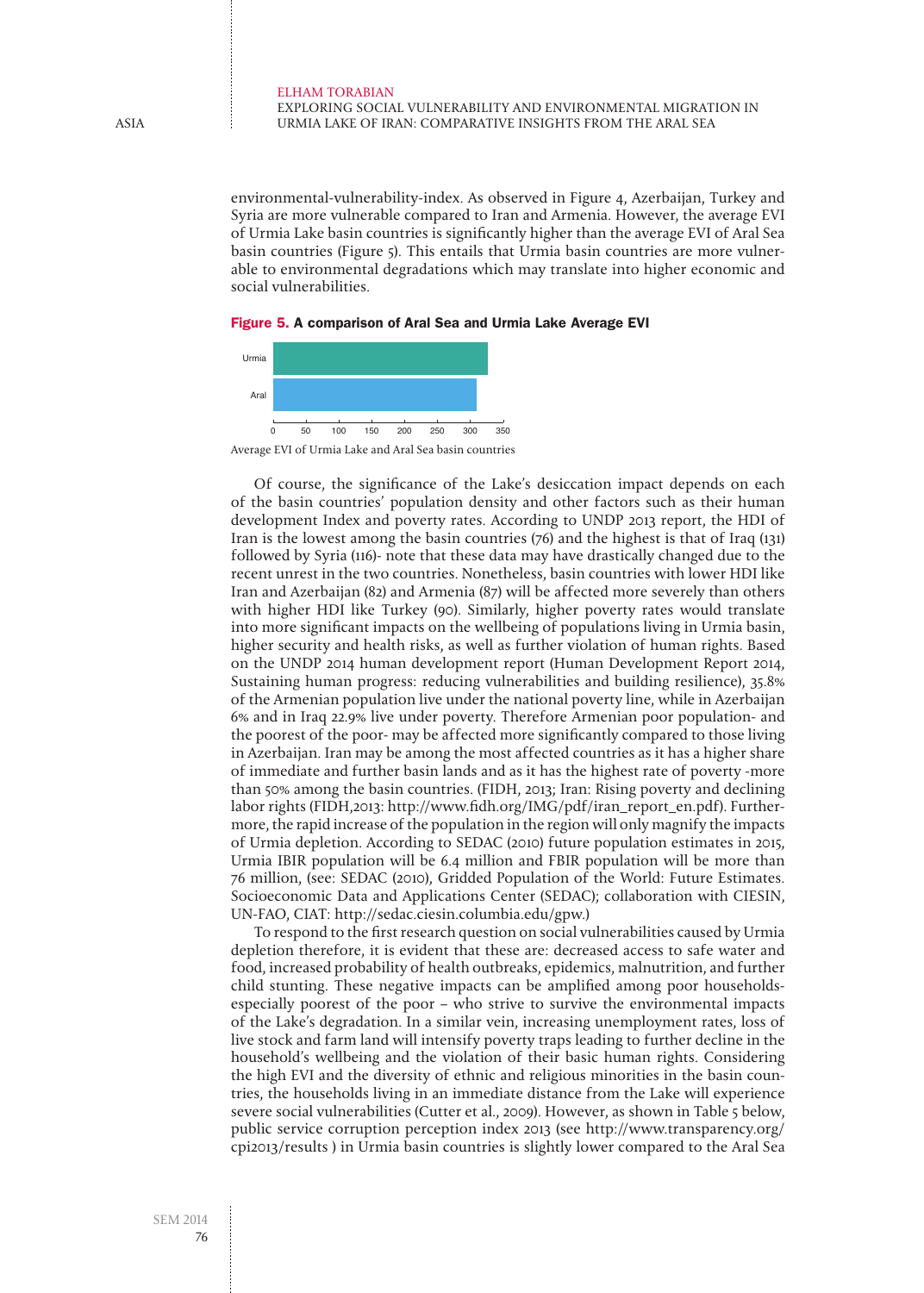basin countries and this could mean that Urmia Lake countries may be better able to address and mitigate social impacts.

| <b>Urmia Lake Basin Countries</b> |         |       |              | <b>The Aral Sea Basin Countries</b> |       |  |
|-----------------------------------|---------|-------|--------------|-------------------------------------|-------|--|
| Country                           | Rank    | Score | Country      | Rank                                | Score |  |
| Armenia                           | 94/177  | 36    | Afghanistan  | 175/177                             | 8     |  |
| Azerbaijan                        | 127/177 | 28    | Iran         | 144/177                             | 25    |  |
| Iran                              | 144/177 | 25    | Kazakhstan   | 140/177                             | 26    |  |
| Iraq                              | 171/177 | 16    | Kyrgyzstan   | 150/177                             | 24    |  |
| Syria                             | 168/177 | 18    | Tajikistan   | 154/177                             | 22    |  |
| Turkey                            | 53/177  | 50    | Turkmenistan | 168/177                             | 17    |  |
|                                   |         |       | Uzbekistan   | 168/177                             | 17    |  |
|                                   |         |       |              |                                     |       |  |

Table 5. Global Corruption Perception Index (2013)

The above Table is based on the 2013 corruption perception index that included 177 countries and territories ranking them based on how corrupt their public sector is perceived to be. 'A country or territory's score indicates the perceived level of public sector corruption on a scale of 0 - 100, where 0 means that a country is perceived as highly corrupt and 100 means it is perceived as very clean' (2014, transparency international webpage). A country's rank indicates its position relative to the other countries and territories included in the index- (for further information refer to: http://www.transparency.org/cpi2013/results). As it is observed, although slightly lower, bad governance and perceived corruption remain high and an issue in Urmia basin countries.

## 4. Exploring the possibility and trends of Environmental migration

Whether the increasing level of socio-economic vulnerabilities in Urmia basin countries would lead to migration cannot be easily deducted from the above data. Migration patterns are usually complex and take place in rural-urban, urban-rural, urbanurban, and rural-rural patterns (IOM, 2009).

The primary causes for migration are multiple and may include a mix of reasons including wage differences, age, education, distance and costs of displacement, socio-cultural ties, disease, occurrence of environmental changes, prior migration of a family member, etc. (Todaro & Smith, 2012). These are among the push/pull factors that could lead the affected population to either migrate or stay. What is obvious, however, is that there is a positive correlation between environmental change and migration. For instance in the case of the Aral Sea, up to 90% of migration has been outbound from the area since 1989; with almost a quarter of a million of migrants displaced due to the quality of environment (Aman, 1999).

Generally and at the early stages of droughts, desertification, salt and sand storms, households may choose to stay due to different reasons including their age, health state and disability, (emotional) attachment to their lands, or simply due to their financial incapability to relocate or simply due to not having relatives in safer areas who could accommodate them in their early stages of resettlement. In later stages of environmental degradation, some choose to send one family member who can ensure the economic livelihood of the household by sending back remittances.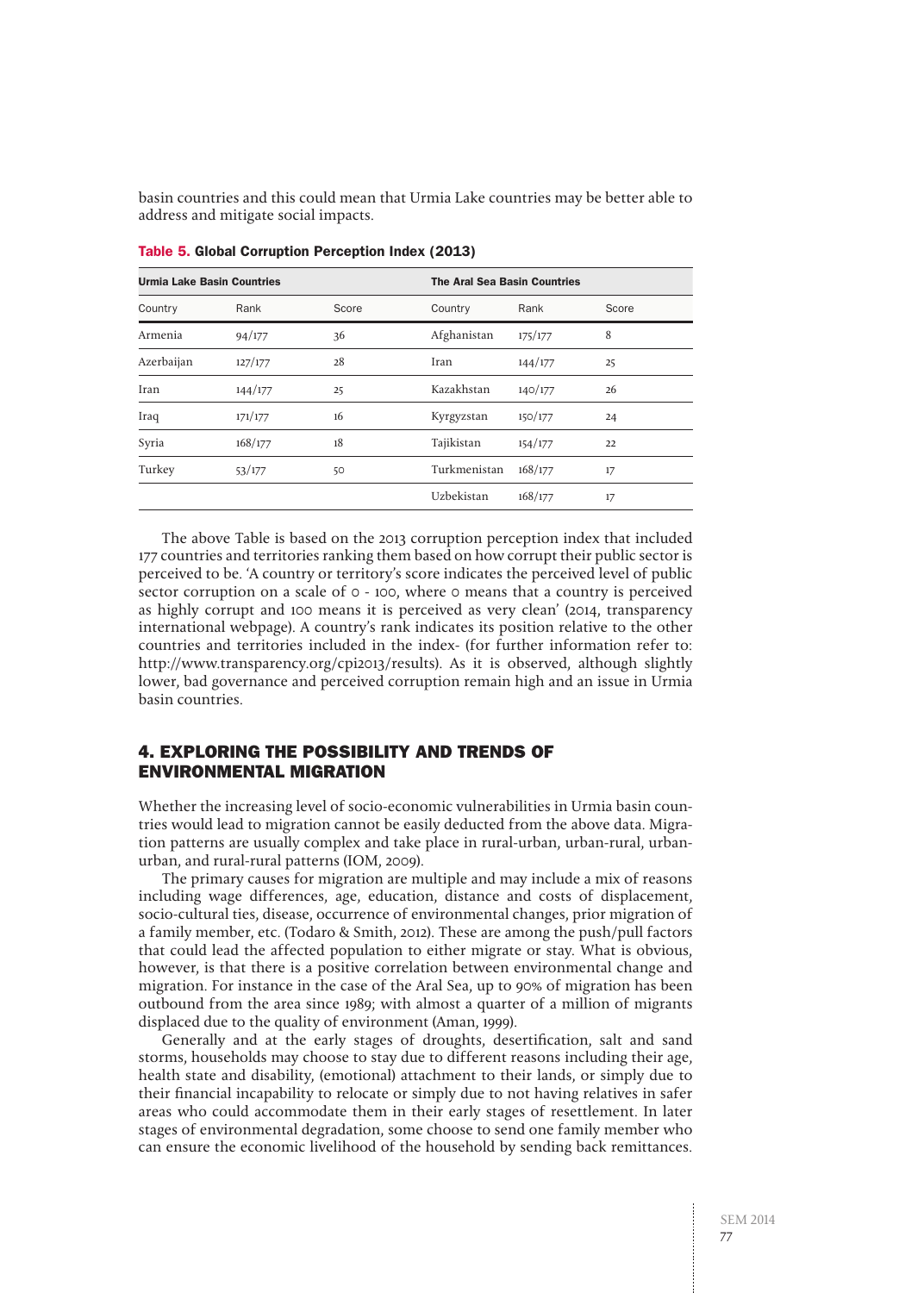Exploring social vulnerability and environmental migration in Urmia Lake of Iran: Comparative insights from the Aral Sea

Further escalation of environmental degradation may eventually force all who can afford to, men and women alike, to migrate (Henry et al., 2004). However, the most vulnerable including women, elderly, sick, orphans, the poorest of the poor and domestic animals may be trapped and exposed to the harshest environmental, health, and socio-economic challenges.

Environmental migration patterns from Urmia basin could be explained in light of the migrant categories proposed by IOM-UNFPA (For further information: 2008: http:// publications.iom.int/bookstore/free/IDM\_10\_EN.pdf). The three categories of migrants include, a) environmentally motivated migrants who 'pre-empt the worst' and leave before the environmental degradation; b) environmentally forced migrants whose attempt is to 'avoid the worst'; and c) environmental refugees who are 'fleeing the worst' and may be displaced temporarily or permanently.

Accordingly, the first group includes economic migrants who have anticipated the worst and have chosen choose to migrate either temporarily or permanently. As Nodoushan (2012) indicate the Iranian provinces within immediate distance from the Lake are already showing a high level of unemployment and migration (for further information refer to: epc2014.princton.edu/papers/141050). For instance the two immediately adjacent provinces of East and West Azerbaijan in Iran show a 9.6 and 8.9 percent unemployment and a 4 and 0.9 outward migration pattern, respectively. Of course, environmental degradation of Urmia may not account as the unique cause of unemployment and migration, as Iran- like many other developing countries- suffers from rapid urbanization and urban bias. According to Todaro & Smith (2012: 315) the notion of urban bias entails that 'most governments in developing countries favor the urban sector in their development policies' which will lead to economic gaps between rural and urban spaces, increasing unemployment and migration from rural to urban areas.

The second category of migrants includes those who would leave permanently as their livelihood is reduced and as they try to avoid the worst. Recent drought and unpleasant environmental conditions in Urmia region has led to a substantial decrease in the number of tourists who used to benefit from the national park and medicinal mud bathing in the Lake (Zarrineh & Azari Najaf Abad, 2014). This tangible decrease in the economic services of the Lake has resulted in migration. Many of the households who directly relied on the Lake for their income, for instance fishers, tourist shops and boat rentals have already left their old business and have either shifted to agriculture or farming - in case they owned lands in the surrounding region - or have moved to adjacent cities and other professions. In addition, although the basin is an important agricultural region, farmers are increasingly finding it difficult to find water in wells with 70 meters depth (Ilhan et al. 2012) and are thus inevitably among this second category of environmentally forced migrants. Likewise, households whose health and basic sanitation needs are undermined due to lack of access to water and inhalation of toxics, specifically in rural areas, may migrate to urban areas in bigger numbers.

These environmentally motivated or forced migrants will have negative encroaching impacts on urban infrastructures. As it was observed above, urban areas of Urmia basin countries are already enduring a high population density. Arrival of environmental migrants could lead to expansion or creation of city slums putting further pressure on the urban infrastructure which are not necessarily capable of accommodating the needs and requirements of these migrants. Already suffering from economic and psychological impacts of Urmia degradation, migrants may then be forced to live the vicious circle of poverty, causing further damage to the environment; experiencing higher rates of unemployment, lack of access to safe water, food, health and education (Todaro & Smith, 2012). Urban population and density in the Urmia Lake basin countries is already increasing rapidly which denotes fewer socio-economic opportunities for environmental migrants, and an increase in their social vulnerabilities.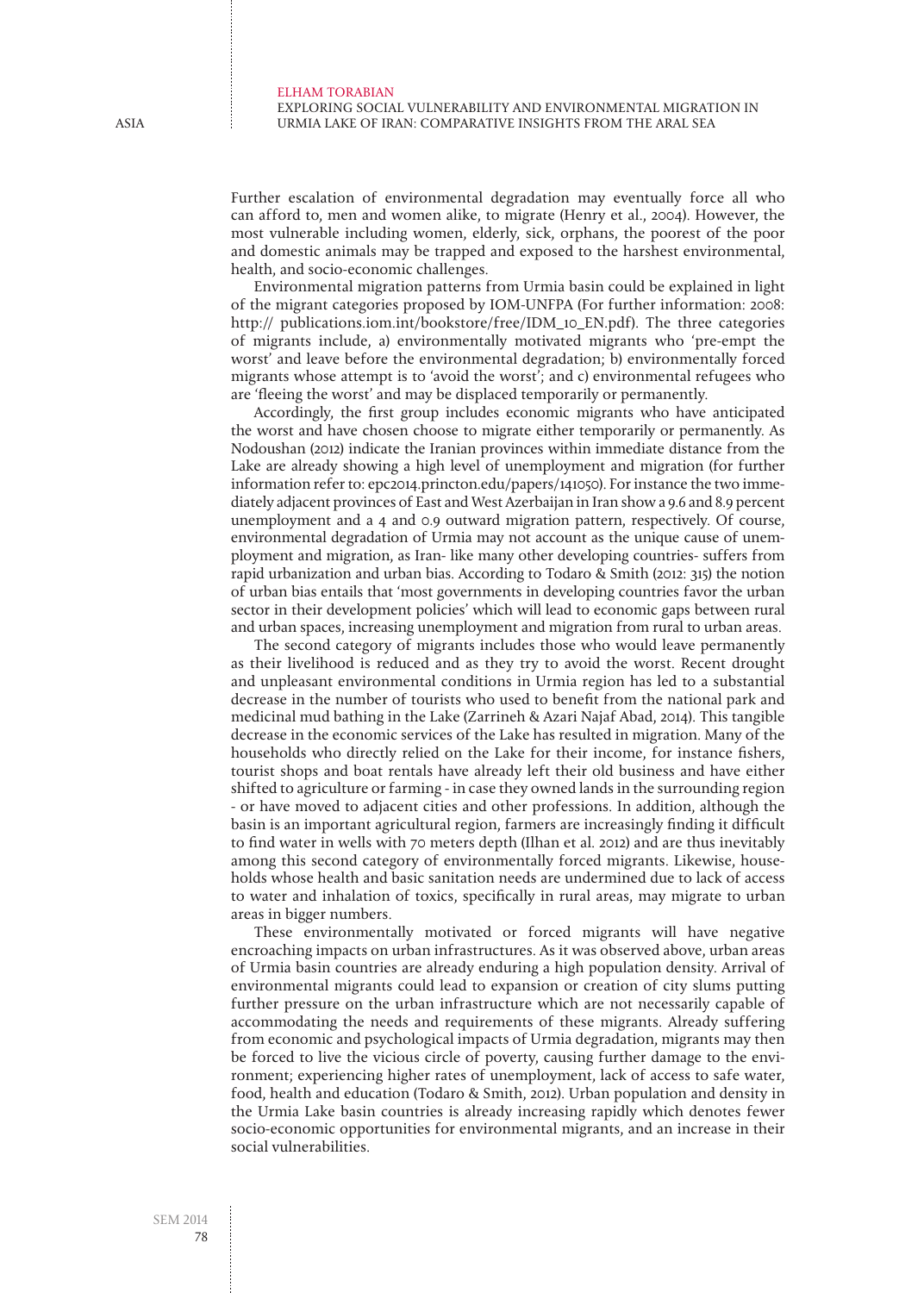The last category of Urmia Lake migrants are environmental refugees who will flee for their lives rather than their livelihood. These migrants may escape the harshest environmental conditions leaving their residences either temporarily or permanently and will migrate either internally or outside national borders. Although their migration pattern cannot be conclusively determined, evidence from previous gradually degrading resources show that a large share of migration will be initially internal (IOM-UNFPA, 2008). Such internal migration patterns could be repeated in the case of Urmia Lake due to the fact that the two main ethnic minorities of the Lake area, i.e., Turks and Kurds may choose to migrate to nearest safe areas where they have linguistic, cultural and family ties (pull factors). In the second phase of their migration, similar pull factors could encourage the refugees to cross the Iranian borders to join families and friends in neighboring countries. For instance, Armenians living in Urmia area may choose to move to Armenia, Turks may migrate to Azerbaijan and Turkey and Kurds may travel to the Kurdish areas in Iraq or Turkey. However, simple linguistic and cultural affiliations cannot afford to explain migration patterns. Based on Crane's et al. report (2008), Turk minorities in Iran have a tendency to separate themselves from Turks in Turkey and Azerbaijan and prefer to remain Iranian Turks which makes it difficult to project their migration patterns.

The second question raised in this study meant to explore environmental migration trends caused by Urmia desiccation. As discussed environmental migration has already started in the lake's immediate area and it could increase as the Lake's degradation intensifies. Households may choose their destinations based on a myriad of "push" and "pull" factors including socio-economic, cultural and political factors. Migrating to farther distances (out of the 500 radius of the Lake) is also possible as people flee the worst. A map of international migration trends of the Kurds shows that they have previously migrated to neighboring countries in the region and to Europe due to different socio-economic and political reasons (for further information refer to: http://comeniusonexile.blogspot.fr/2010/06/blog-post.html (2010). This pattern could intensify as Urmia Lake gradually dries out. The regions affected by Urmia environmental migrants may be as distant as East and West Europe and Russia. Understanding the pattern of internal and external migration of environmental refugees requires further research and preparation of rehabilitation plans otherwise refugees will be the victims of conflicts, racial and ethnic discrimination and different forms of violations of human rights consequently undermining the security of the whole FBIR region.

## 5. Conclusion

The increasing depletion of the Urmia Lake would lead to increased social vulnerability in both its IBIR and FBIR areas. Main concerns include lack of access to safe water and food, health and education which are obvious violation of human rights (Universal Declaration of Human rights, articles 25 & 26). Additionally the desiccation of Urmia is feared to lead to a drastic rise in poverty and unemployment rates; loss of human, social and cultural capital leading to conflicts and insecurity. Social vulnerabilities of households in Urmia basin countries would of course be mediated by several factors including their level of income, education, health, age and other socio-economic factors. For a majority of households, 'temporary or permanent internal or cross-border migration may be viewed as an effective means of compensating for declining earning capacity, food and water security due to environmental change' (IOM-UNFPA, 2008:46).

Considering the above, the situation calls for an immediate and concerted effort of all countries of the basin as well as the international community. As it was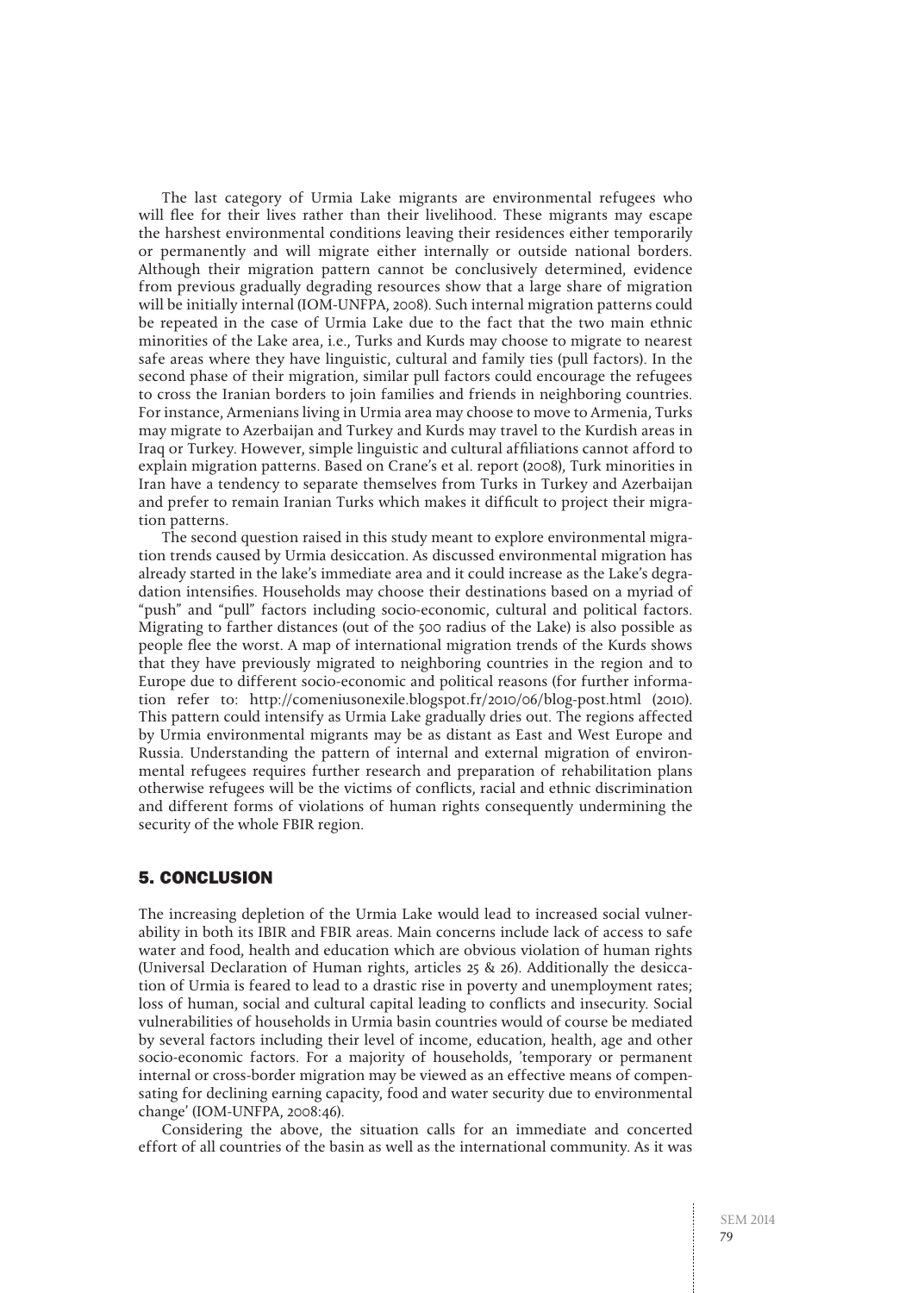#### Exploring social vulnerability and environmental migration in Urmia Lake of Iran: Comparative insights from the Aral Sea

discussed, Urmia basin countries have high environmental vulnerability, medium/ high rate of unemployment, high urban population density, and are prone to health outbreaks. A sustainable management scheme and an adaptive environmental governance of the Lake may reduce or mitigate environmental impacts and social vulnerabilities caused by Lake's desiccation. To this end, Urmia basin countries may choose to plan and implement some/ all of the following strategies:

- Establishing bi/Multilateral cooperation task force committees to stabilize the degrading environment and rehabilitate the Lake's surrounding region;
- Adopting inter-state and regional agreements to address legal responsibilities, cost & benefit sharing (economic services), maintenance, rehabilitation, and water governance and planning;
- Drafting joint rehabilitation and resettlement plans in order to mitigate the impacts of environmental migration, health epidemics and security;
- Building/increasing legal and institutional capacities at national and regional level to increase efficiency and effectiveness of multilateral basin management;
- Developing local legal frameworks to prohibit use of underground water within immediate radius of the Lake;
- Adopting a joint system of monitoring and annual progress reporting in order to increase transparency and accountability among basin countries;
- Establishing environmental agreements to protect the Lake's environment;
- Adopting mechanisms for cooperation with relevant international organizations and taking advantage of foreign aids and expertise.
- Building capacity and training of the local communities on environmental governance and emergency evacuation plans;

As it was discussed in this article, Urmia desiccation has negative impacts on populations living within 500 KM2 of the actual geographical location of the Lake, if not farther. Thus, the fact that Urmia Lake is located within the national borders of Iran does not mean that Iran is the only country concerned. This could mean that the Iranian government can play the primary role in addressing the situation by taking the initiative to inform the basin countries on the gravity of the situation and by engineering mutual co-operations and legal agreements. It is evident that at this stage of the Lake's depletion, it is within geo-political and socio-economic interest of all basin countries to address environmental degradation of Urmia, and immediately too. These efforts may eventually reduce the intensity of current and future environmental and social impacts of Lake's desiccation. One remaining concern, however, is compensating for the 'soft' violation of human rights in the surrounding areas of the Lake as during the past three decades many households have lived through the gradual impacts of Urmia depletion. ♦